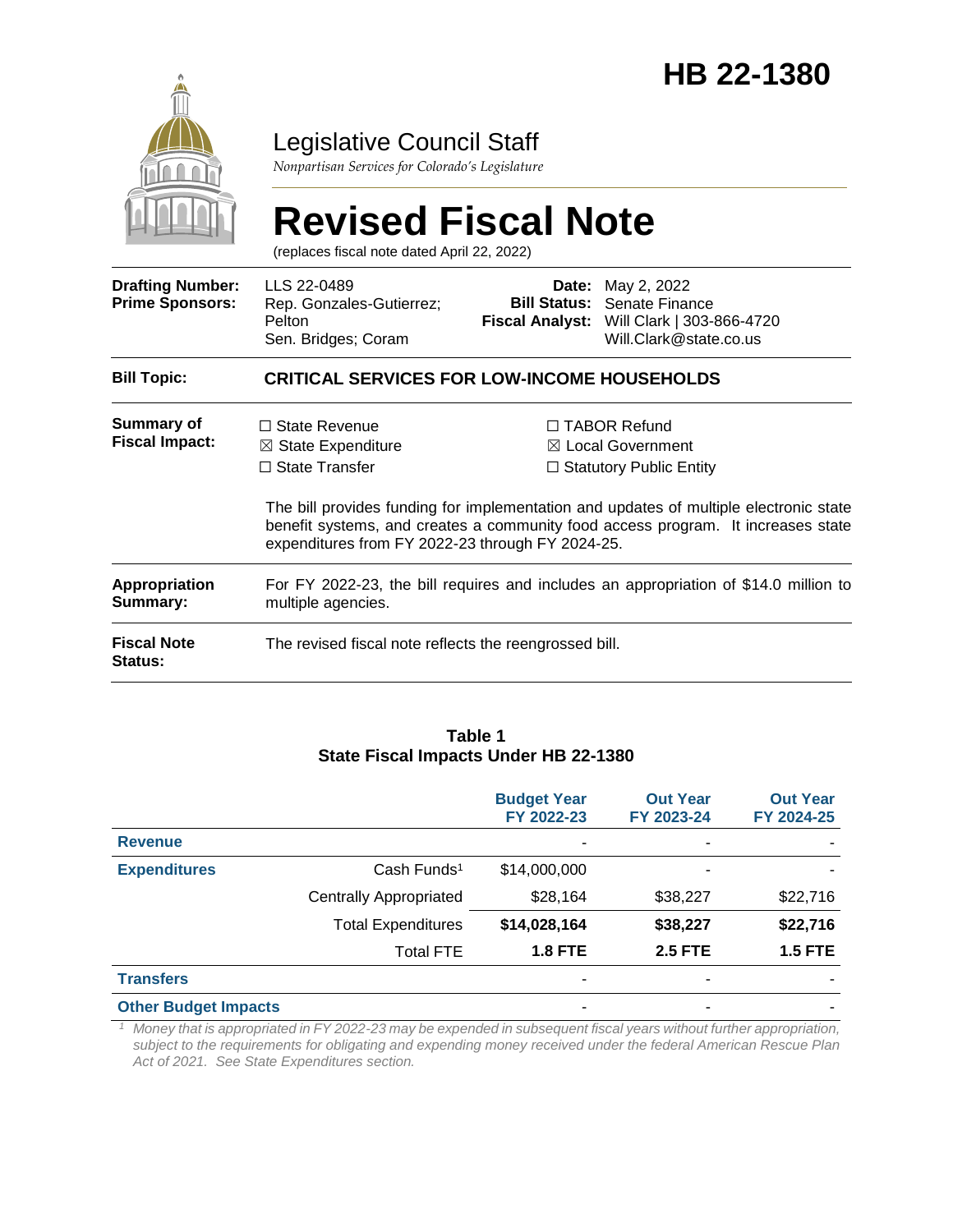## Page 2<br>May 2, 2022 **HB 22-1380**

## **Summary of Legislation**

The bill requires and funds implementation of a new electronic benefit management system in the Department of Human Services (DHS), as well as programming updates for other electronic benefit systems. It also creates a community food access program in the Department of Agriculture (CDA).

**Benefits management system.** Currently, program management systems that counties use to manage certain benefits and services for programs such as the Supplemental Nutrition Assistance Program (SNAP), Medicaid and Colorado Works are not standardized across the state. The bill requires implementation of a new work management system that can interface with the Colorado Benefits Management System (CBMS) and other DHS technology systems used to process, approve and manage various benefit applications, and provides \$3 million in funding to accomplish this work.

**Fuel assistance transfer system.** State statute currently requires the DHS to complete programming by January 1, 2024 to connect the Colorado Low-income Energy Assistance program (LEAP) eligibility system with the CBMS, which would allow state fuel assistance payments to LEAP program beneficiaries to be credited to their electronic benefits transfer service cards. This bill provides \$2 million to conduct this programming, and extends the program implementation date to July 1, 2024.

**SNAP system programming.** The bill provides the DHS with \$1 million in funding to update the state system that electronically transfers benefits for SNAP, a program that provides individuals who meet certain income and resource requirements with cash benefits to purchase or grow food. The funding will also be used to update the website that SNAP beneficiaries can use to apply for and manage their benefits online, including for additional translation services and functionality.

**Community food access program.** The bill creates the Community Food Access program in the CDA to improve access to and lower prices for healthy foods in low-income or underserved areas in Colorado by supporting small grocery retailers. The program will include a small business consortium to provide technical assistance and subsidies to Colorado food producers and small retailers, a small food business recovery and resilience grant program that will provide one-time grants to small food retailers and family farms, and an advisory committee to assist with the grant program. The food access program is repealed on September 1, 2027.

**ARPA Act requirements.** The bill directs the General Assembly to appropriate a total of \$15.0 million in FY 2022-23 from the Economic Recovery and Relief Cash Fund to the DHS and the CDA to accomplish the work required by the bill. This appropriated funding is available for expenditure by the departments in subsequent fiscal years, subject to the requirements for obligating and expending money received under the federal ARPA Act. This includes spending or obligating these appropriations by December 30, 2024, and expending all appropriations by December 31, 2026.

### **State Expenditures**

The bill increases state expenditures in the DHS and CDA by \$6.2 million in FY 2022-23, by \$4.5 million in FY 2023-24, and by \$4.0 million in FY 2024-25, paid from the Economic Recovery and Relief Cash Fund. These expenditures represent the initial \$14.0 million appropriation being spent over a three-year period. Estimated expenditures are shown in Table 2 and detailed below.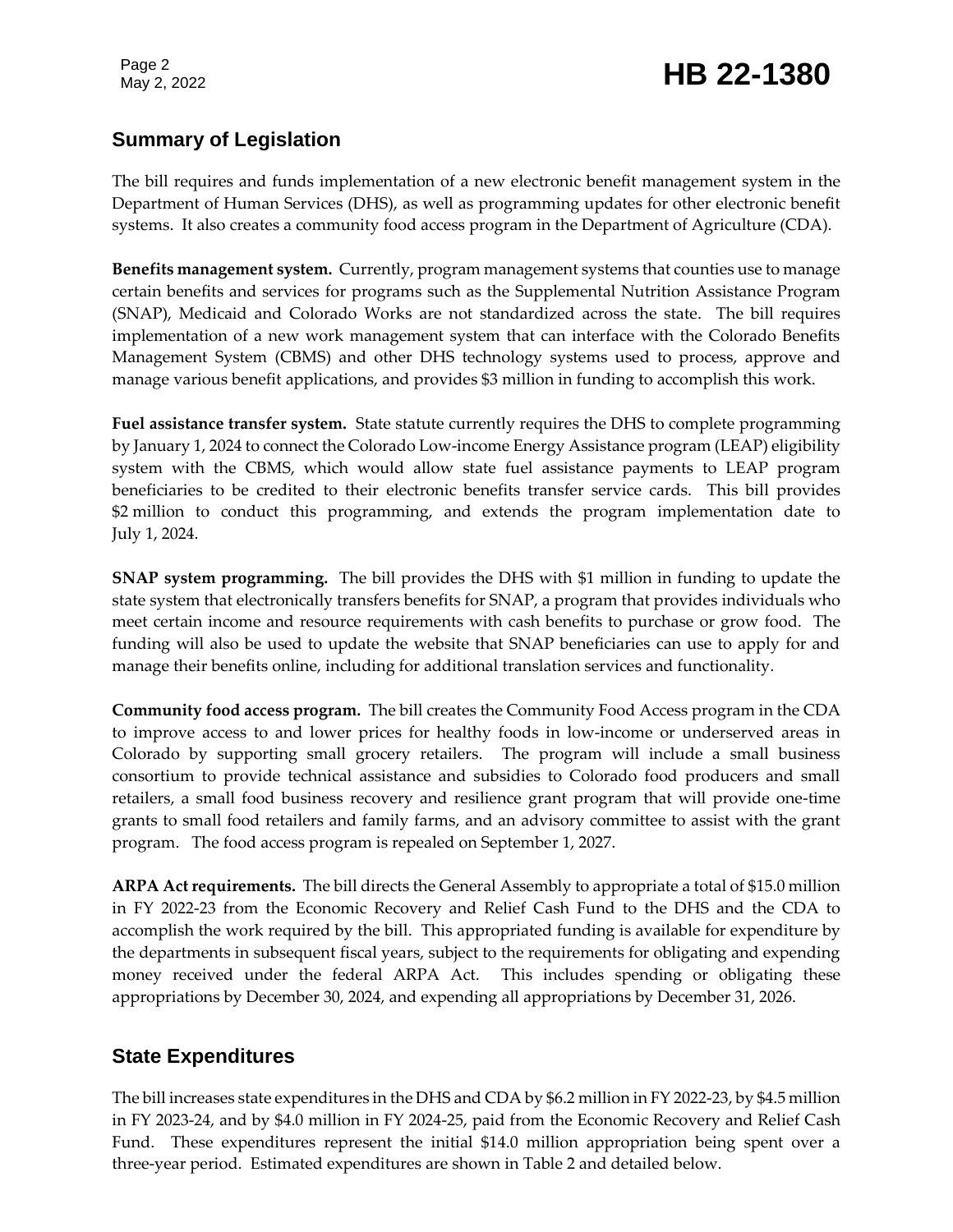## Page 3<br>May 2, 2022 **HB 22-1380**

| <b>Cost Components</b>                          |                   | FY 2022-23     | FY 2023-24     | FY 2024-25     |
|-------------------------------------------------|-------------------|----------------|----------------|----------------|
| <b>Department of Human Services</b>             |                   |                |                |                |
| Work Management System                          |                   | \$3,000,000    |                |                |
| <b>Fuel Assistance Transfer System</b>          |                   | \$2,000,000    |                |                |
| <b>Electronic Benefits Transfer Programming</b> |                   | \$1,000,000    |                |                |
| <b>DHS Subtotal</b>                             |                   | \$6,000,000    |                |                |
| <b>Department of Agriculture</b>                |                   |                |                |                |
| <b>Personal Services</b>                        |                   | \$112,998      | \$147,048      | \$85,778       |
| <b>Operating Expenses</b>                       |                   | \$2,430        | \$3,375        | \$2,025        |
| <b>Capital Outlay Costs</b>                     |                   | \$18,600       |                |                |
| <b>Small Business Consortium</b>                |                   |                | \$465,000      | \$465,000      |
| Grant Program and Advisory Committee            |                   |                | \$3,320,046    | \$3,320,046    |
| <b>Travel Mileage</b>                           |                   | \$910          | \$910          | \$910          |
| <b>Marketing Contract</b>                       |                   | \$15,000       |                |                |
| <b>Grant Management System</b>                  |                   | \$1,756        | \$17,560       | \$8,780        |
| <b>Legal Services</b>                           |                   | \$3,943        | \$3,943        | \$3,943        |
| Centrally Appropriated Costs <sup>1</sup>       |                   | \$28,164       | \$38,227       | \$22,716       |
| FTE - Personal Services                         |                   | <b>1.8 FTE</b> | 2.5 FTE        | 1.5 FTE        |
| <b>CDA Subtotal</b>                             |                   | \$183,801      | \$3,996,109    | \$3,909,198    |
|                                                 | <b>Total Cost</b> | \$6,183,801    | \$3,996,109    | \$3,909,198    |
|                                                 | <b>Total FTE</b>  | <b>1.8 FTE</b> | <b>2.5 FTE</b> | <b>1.5 FTE</b> |

#### **Table 2 Expenditures Under HB 22-1380**

<sup>1</sup> *Centrally appropriated costs are not included in the bill's appropriation.*

**Department of Human Services.** The bill provides the DHS with \$6.0 million to implement a new electronic state benefit management system, and to provide programming updates for other existing electronic benefit systems. The DHS will work with the Office of Information Technology (OIT), contractors, and local governments to implement and update these systems. The fiscal note shows these costs as occurring in FY 2022-23; should additional time be required to complete these systems, it is assumed that roll-forward spending authority will be addressed through the annual budget process if necessary.

 **Work management system.** The bill provides the DHS with \$3.0 million to implement a work management system that will provide uniform benefit and case management services to counties across the state, with the goal of streamlining application processes, reducing administrative costs, and improving access to and delivery of services.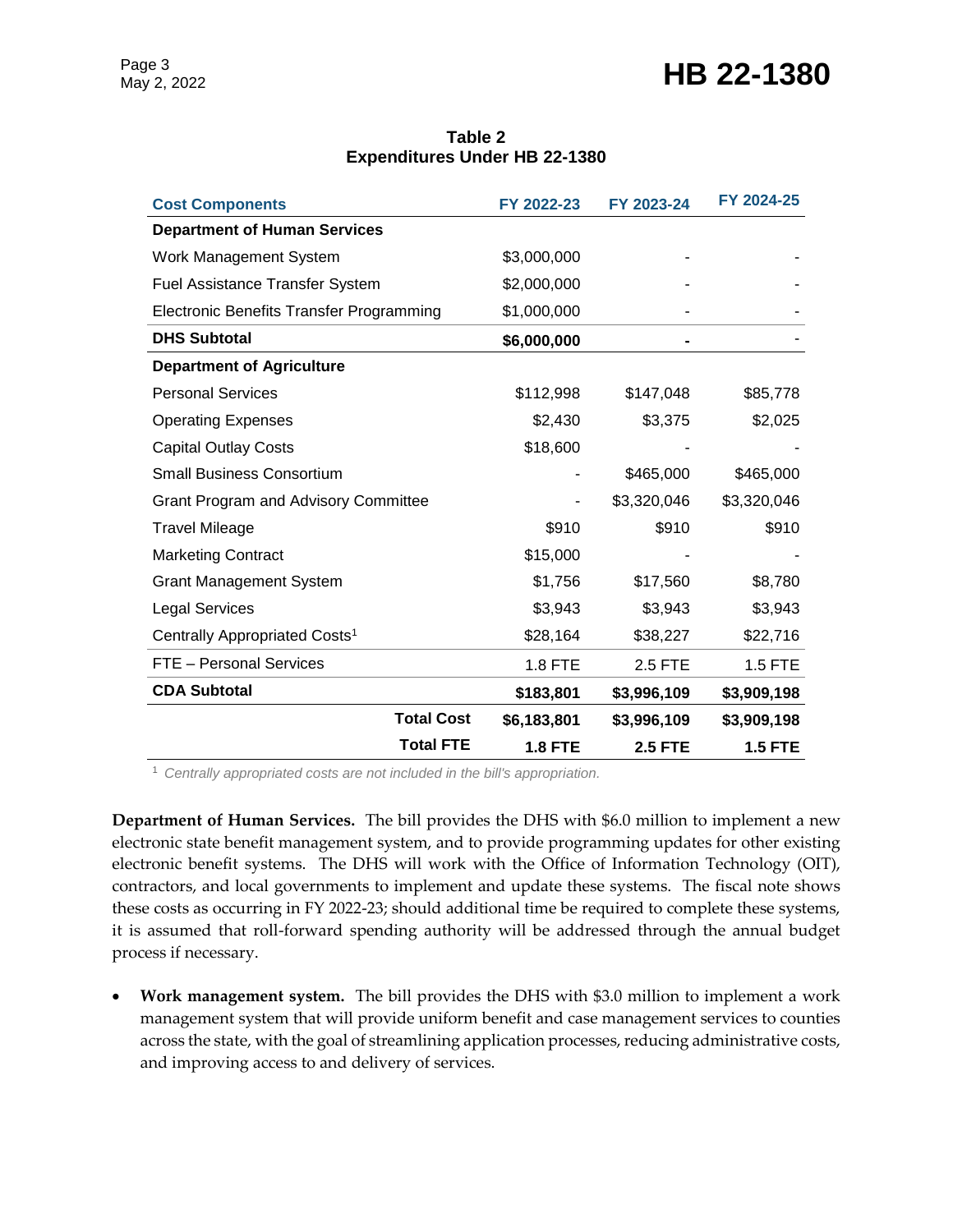Page 4

- **Fuel assistance transfer system.** The bill provides the DHS with \$2.0 million to conduct program updates that will connect systems that support energy assistance customers with other public assistance programs, allowing LEAP fuel assistance payments to be credited to the electronic benefits transfer service cards of program beneficiaries.
- **Electronic benefits transfer programming.** The bill provides the DHS with \$1.0 million to conduct programming updates for the electronic benefit transfer system that processes Colorado's SNAP benefits, as well as the website that beneficiaries can use to apply for and manage their benefits online. The DHS will work with a contractor to conduct this work, and may use up to 10 percent of the appropriated funding for direct and indirect administration costs.

**Department of Agriculture.** To implement the community food access program, the CDA requires 1.8 FTE in FY 2022-23, 2.5 FTE in FY 2023-24 and 1.5 FTE in FY 2024-25. These staff include a program manager, administrative assistant, grants specialist and a purchasing agent. The program manager and administrative assistant will be responsible for implementing the program, including stakeholder outreach, recruiting members for the small business consortium, coordinating with various partners and providing other support as needed. The grants specialist and purchasing agent will be responsible for assisting with procurement and accounting, and to oversee funding reporting for state and federal tracking requirements. Standard operating and capital outlay costs are included, as well as costs for travel and a marketing contract to assist with stakeholder outreach.

- **Small business consortium.** The bill creates a community food consortium for small food retailers and Colorado-owned and Colorado-operated farms. The consortium is tasked with providing technical assistance and subsidies, connecting small food producers with retailers, operating as a food value chain coordinator, and supporting negotiations. The bill provides \$1.0 million for the consortium to provide these services, of which, the CDA may use up to 7 percent for administrative costs.
- **Grant program and advisory committee.** The bill creates the Small Food Business Recovery and Resilience Grant Program, as well as an advisory committee to assist with the grant program. The grant program is tasked with awarding one-time grants, up to \$25,000 each, to small food retailers and family farms for: operating costs; purchasing costly equipment; providing accounting and book management support; and purchasing or updating sales systems. The advisory committee must make recommendations and assist with development of the grant process, including disbursal of grant funding. Grants will be distributed with the assistance of 3 to 5 non-profit organizations across the state in FY 2023-24 and FY 2024-25.

The CDA must also develop an outreach strategy for farms and retailers interested in participating in the consortium or applying for grants, and submit a report to the General Assembly by January 30, 2027, with information about the grant program. The bill provides \$7.0 million for the grant program, advisory committee, and outreach and reporting requirements, of which, the CDA may use up to 10 percent for administrative costs.

 **Grant reporting database.** The CDA will require access to a grant program database to manage program grantees. The fiscal note assumes the CDA will contract for these services at a rate of \$17,560 a year, prorated for around one month of usage in FY 2022-23 and for half a year in FY 2024-25.